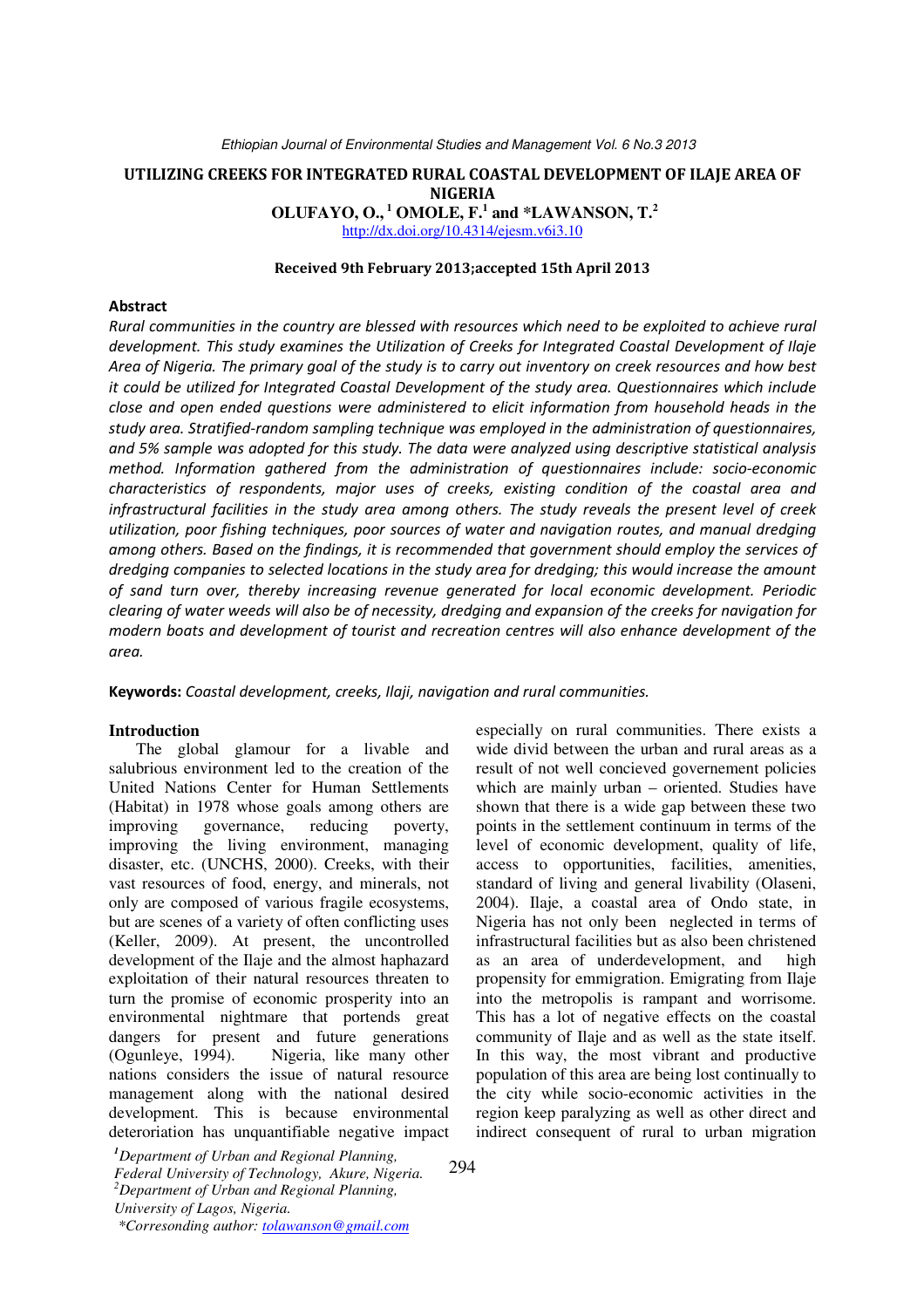continues to increase the level of poverty in this coastal area (Fadayomi, 1998).

Past efforts on coastal development have not been effective because governments have not been harnessing the available potentials of the coastal communities particularly in the area of skill development and job creation; rather efforts have been merely on the provision of amenities through federal allocation (Olanrewaju, 2000)

This study looks at an alternative and sustainable approach to integrated coastal development in which Ilaje would be more enterprising and able to derived maximum and sustainable benefits from their natural endowment. The success of this approach will go a long way in stemming the tide of rural-urban migration, which seems to have defied solution. In addition, it will also serve as a strategy for revamping Nigeria's ailing economy.

The use of creeks as viable economic resources has received considerable attention around the world where all nations of the world are looking for sustainable ways of using this resource for regional and national development. Thus the subject of this study has gained the attention of notable scientists in the past who had devised various methods and techniques of putting this resource to maximum use (Ogunleye, 1994).

Creek is important to human life because it provides drinking water for domestic use, it provides avenue for fisheries, it provides water transportation routes, and is the source for irrigation farming and hydroelectric power in some cases. These diverse uses necessitate human being to have found creeks area as place of habitation since the beginning of civilization.

Two major areas of focus in the review of literature here are; the need for integrated coastal development and community participation in coastal management.

### *Need for Integrated Coastal Development*

Environmental pollution or degradation and the loss of natural habitat are caused by people who should also be vested with the responsibility to find solution to associated problems (Singh and Karltho, 1987). For this to be efficient, integrated coastal development must enjoy grassroots response. Our environment being a totality of space, time and socio-cultural settings must be well managed to sustain biospheric components including land, water, air plants forests and

animals on one hand, and human settlements together with their indigenous technological knowledge and evolutions on the other. When all of these operate in harmonious equilibrium, continuity of human heritage and its life supporting system can be guaranteed (Lawal, 2011).

Integrated Coastal Development is needed to maintain environmental quality, protect human health and use natural resources sustainably not at the expense of on-coming generation (Abraham, 2010)

## *The Concept of Community Partnership in Coastal Management*

Concerted efforts towards saving Nigerians environment started in 1988 with the establishment of Federal Environmental protection Agency (FAO, 2009). The agency is to develop plans of actions and advise government on natural environmental policies and priorities. Reducing or reversing environmental damage and promoting sustainable coastal management will require above all, changes in the way people live, farm and fish (Wikipedia, 2003). In the past many conservation projects have failed because they were imposed from the top, without sufficient cultural sensitivity or involvement of the local people (Adeyanju, 2007). A good environmental management policy framework may be developed but without empowering local communities through a strategically evolved participatory approach all such laudable initiatives will end as beautiful exercise in futility (UNDP, 2003).

Community participation implies involvement of local people in the development, management and maintenance of their natural resources (Olanrewaju, 2009). The concept insidiously hides the old mentality in which the state is seen as having primary responsibility for development. The concept has not removed the principle of state as developer; rather, it is based on the true mastery of natural resources by co-management. Sustainable coastal management relies above all, on the management of natural resources, it is important to create a shared perspective of the problem and jointly decide on specifications to be taken (Okunola, 2003).

It is to be acknowledged that sustainable utilization of creeks for integrated coastal development could be considered from both natural resources and socio-economic perspective,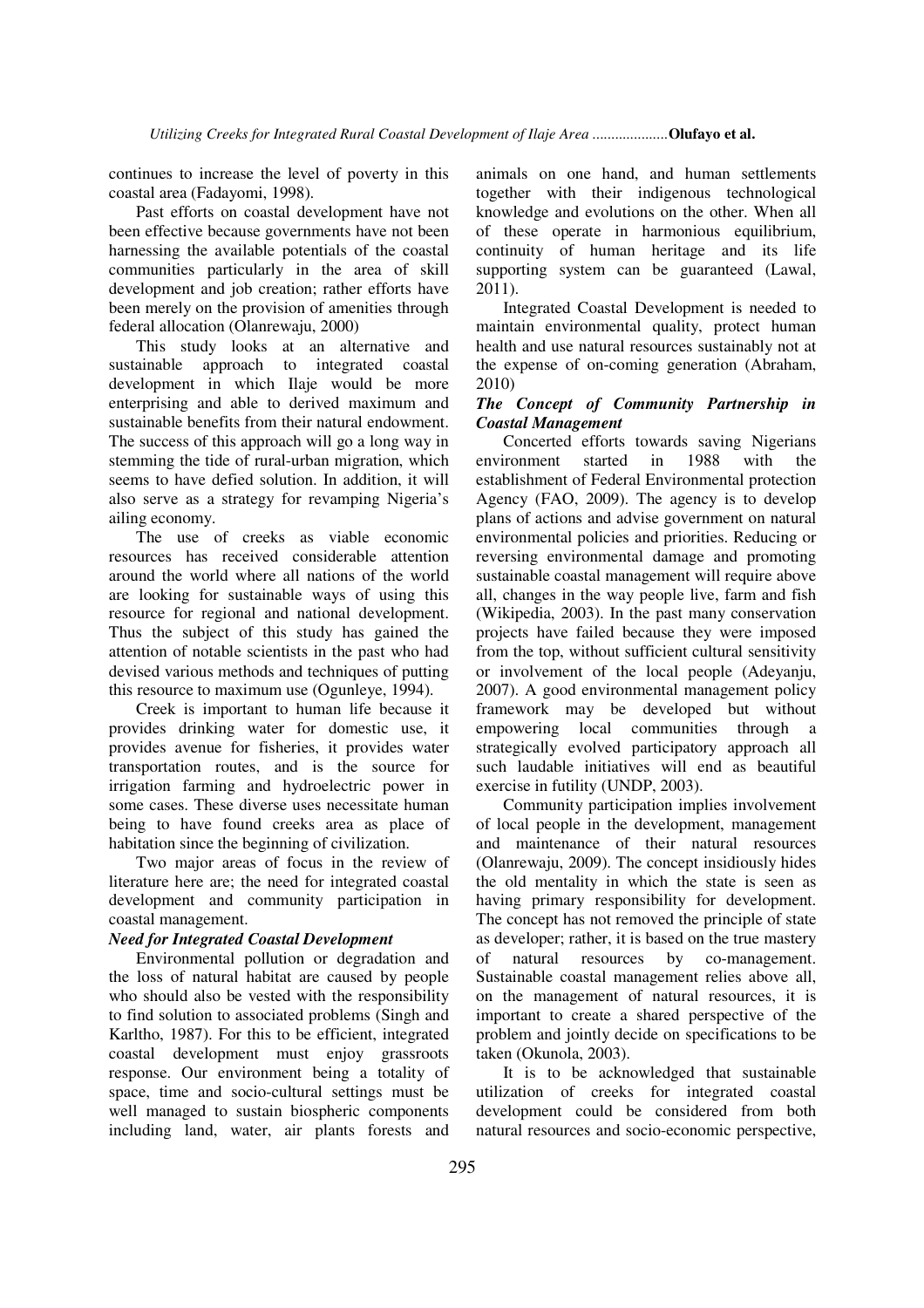cannot succeed if there is no strong relationship between different socio-groups who are engaged in various unsustainable utilization uses of creeks and advocate of sustainable practices. This is because, resources depletion whether water, forest, aquatic or marine life and bio-diversity are carried out by people at the community level. Participation of community members at all level will bring holistic approach to sustainable usage of creeks for integrated coastal development (Adeyanju, 2007) The partnership should be based on formation of a strong team who jointly carry out situation analysis, developed strategies together, implement, monitor and evaluate resources management activities together (Olurin, 2006).

Thus the specific objectives of this study are to:

- i) Identify the existing creeks and rivers in the area
- ii) Determine the potential use of these creeks and rivers
- iii) Determine the current level of utilization
- iv) Examine the problems of utilizing these

resources, and

v) Proffer lasting rural developmental strategies for the economic potentials of the study area

# *The Study Area*

Ilaje LGA was carved out of the former Ilaje/Ese-Odo LGA on 1st October 1996. The total land area of the LGA is 2,300 square kilometres. It lies within  $5^{\circ}45'$  -  $6^{\circ}15'$  N and  $4^{\circ}30'$  -  $5^{\circ}00'$  E while the headquarters is located at Igbokoda town. The 2006 population of the LGA is 290,615 according to the 2006 National Population Commission census figures. The major tribe is Ilaje while the dominant occupation of the people is fishing and major festivals are Malokun and Ere. There are two dominant kingdoms namely the Mahin and the Ugbo kingdoms with minor kingdoms as Aheri and Etikan. Major settlements include Igbokoda, Ode-Ugbo, Ugbonla, Ayetoro, Ode-Mahin and Ode-Etikan. The study area as shown in figure 1 is bounded in the North by Okitipupa Local Government, in the East by Ese Odo Local Government, in the West by Ogun State and in the South by Atlantic Ocean.



Figure 1 Map of Ilaje Local Government area of Ondo State, Nigeria.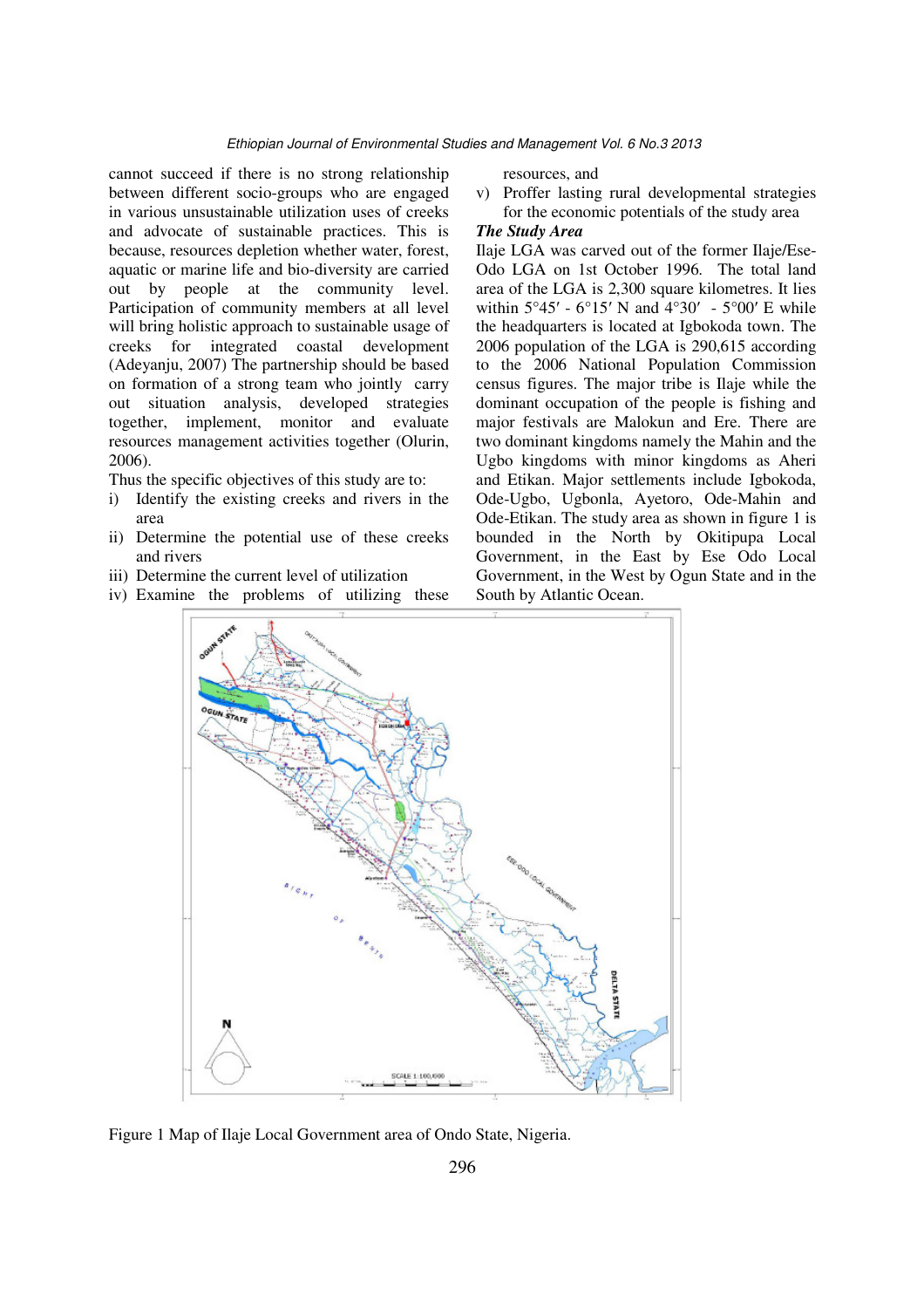### **Methodology**

In carrying out this study, both primary and secondary sources were employed. After the reconnaissance survey, three hundred and thirtyone (331) structured questionnaires were administered on the residents. Thereafter, stratified random sampling was employed to select the investigated settlements in the LGA. The 12 existing political wards i.e the four sub-regions were employed as the strata for the research. 5% of the settlements in the stratum were randomly selected to represent the sample size. Simple statistical analytical techniques were adopted for data analysis. These include frequency data analysis. These include frequency distribution, percentages and charts among others.

### **Results and Discussion**

Findings about the situation of creeks in the coastal area of Ilaje were revealed and discussed below:

The creeks in the study area are used for the transportation of people and logs from one settlement to another or from settlements to neighbouring urban areas. Other uses include fishing, dredging of sea sand for construction works, timber lumbering and domestic use. The major uses are as shown in table 1 with fishery recording the highest use.

Table 1 Major Uses of Creeks in the Study Area

| Frequency | Percent $(\% )$ |
|-----------|-----------------|
| 40        | 12.1            |
| 56        | 26.0            |
| 205       | 61.9            |
| 331       | 100.0           |
|           |                 |

Some of these creeks are not navigable as boats mounted with out-board engines cannot pass through them easily. They are either too shallow with an average depth of about 4.5 metres or blocked by strong and heavy water lettuce-which is an impediment to water transport in the area.. It was also noted that despite the modern day technology in fishing and sand dredging, these activities are still done manually in the study area, this is because adequate loan were not provided to support them the operators. In the area of marketing the fishes, people came from other local government areas of Ondo State and other States in Nigeria to buy fishes in the study area. Unfortunately, the fishing catchment centre at Igbokoda has been allocated as Naval Base while

that of Ayetore is abandoned, thereby the boat terminals are now used as a catchment points, thereby fish market is not organized and consequently increasing the rate of water pollution in the study area.

*Occupational Structure of the coastal area of Ilaje* In spite of various socio-economic activities such as agriculture (fishing, farming), mineral exploitation (sea sand, water consumption), small scale industry (agricultural produce processing plant, etc), transportation (passenger and cargo movement), commerce (trading) etc. predominant in the area, there is still a low level of development. From Table 2, fishing seems to be the basic and most fundamental means of livelihood, follow by sand dredging and farming. Despite the concentration on fishing activities in the area very little is done to promote fishing in a sustainable way through the use of modern fishing techniques.

The problem associated with fishing in the area has often resulted in the over-exploitation of this natural resource. This resource is also replaceable provided the number of fish caught does not exceed the number replaced either by natural means, or by man- controlled fish breeding. Most countries which have large fishing industries stipulate that all small fish which are caught must be returned to the sea immediately to enable them reproduce themselves. This is not done in this area, the small fish are not thrown back into the water as large number of them are caught and sold. This has adversely affected the natural balance among the marine animals in this area.

Table 2 Occupation of Respondents

| Variables        | Frequency | Percent $(\% )$ |
|------------------|-----------|-----------------|
| Farming          | 50        | 15.1            |
| Civil servant    | 15        | 4.5             |
| Fishing          | 106       | 32.0            |
| Trading          | 15        | 4.5             |
| Boat operator    | 29        | 8.8             |
| Thrift collector | 29        | 8.8             |
| Sand dredger     | 87        | 26.3            |
| <b>Total</b>     | 331       | 100.0           |

*Regional Development of the creeks and coastal area* 

From all indications, it is evident that the coastal areas have suffered neglect in terms of development policy and programme by government. Although government has several policies in place but the problem has always been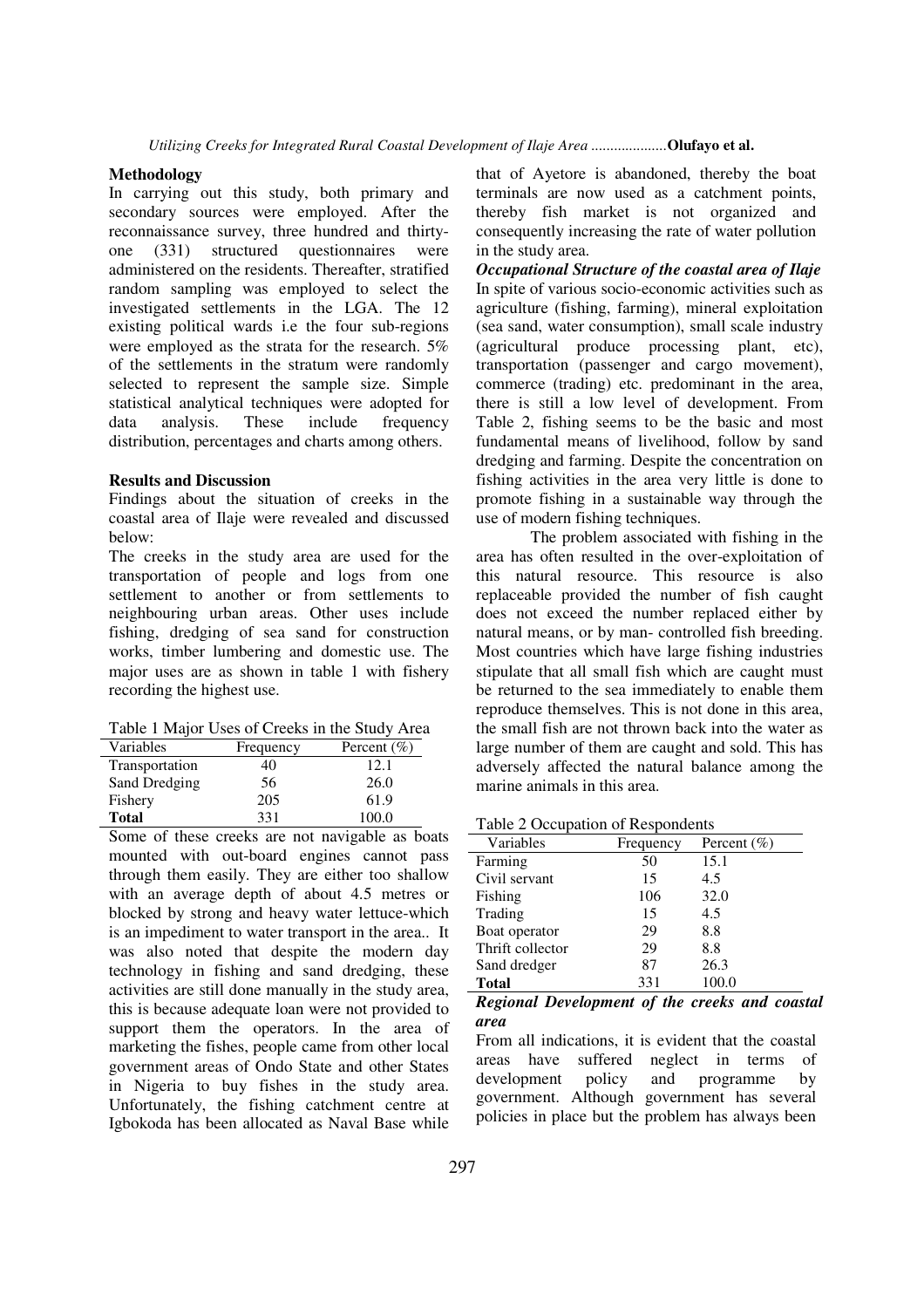that those policies are wrongly or not implemented at all or the pace of implementation is slow. The educational status for instance revealed that one of the factors that have affected the slow pace of regional development in the area is low level of education by the residents. For instance people with no formal education from table 3 accounts for 45.0% this is as a result of the way and manner in which the schools have been politicized, therefore, making it extremely difficult for many people in the area to have access to tertiary education.

| Table 3 Educational Status of Respondents |  |  |
|-------------------------------------------|--|--|
|-------------------------------------------|--|--|

| Variables           | Frequency | Percent $(\% )$ |
|---------------------|-----------|-----------------|
| No formal education | 149       | 45.0            |
| Primary school      | 67        | 20.2            |
| Secondary school    | 100       | 30.2            |
| Others (Specify)    | 15        | 4.6             |
| <b>Total</b>        | 331       | 100.0           |

The immediate past and the present Ondo State Government has also achieved a lot through Ondo<br>State Oil Producing Area Development State Oil Producing Area Development Commission (OSOPADEC) in the construction of more roads. Okitipupa road which terminated at Igbokoda in the resent past has been extended to Ago - Agbede, Ebute-Ipare, Kurawe, Zion Village, Mahin, Ugbo and Ugbonla. Also work is on-goung on the roads from Atijere linking Ogun State, Mahin to Araromi Seaside, Aboto to Atijere, while Ugbonla to Awoye has been earmark as a proposed road (OSOPADEC, 2010). The existing condition of Ilaje settlements and the level of living standard have not changed significantly as some buildings were built with bampoo and leaf as their roofing materials

## **Low Standard of Social Services and Infrastructure**

In terms of social services and basic infrastructure (such as potable water, electricity, health, water ways, motor parks, jetties, ferry services, etc,) the area has limited number of basic amenities which are of low standard. Despite the enormous water resources and its available potentials in the study area, it is expected that government provides commensurate level of basic amenities to the people such that standard of living as well as investment could be encouraging. Rather the prevailing situation is the reverse. In this way government is causing more harm to itself and its people because the government will deny itself expected taxes to be derived from the use of such facilities if provided. Thus people find it difficult to see reason why they should pay other mandatory taxes when they are denied of basic amenities. See table 4 & 5 below

Table 4 Sources of Water Supply

| Variables      | Frequency | Percent $(\% )$ |
|----------------|-----------|-----------------|
| Well           | 51        | 15.4            |
| Tanker service | 29        | 8.8             |
| Bore hole      | 15        | 4.5             |
| Public Tap     | 15        | 4.5             |
| Stream / River | 221       | 66.8            |
| Total          | 331       | 100.0           |

It can be inferred from table 4 that majority of the inhabitants of the study area source for water from the streams/rivers. This accounts for 66.8% of the total respondents. This however necessitates why the creeks have to be used in an effective and hygienic manner so as to prevent the outbreak of diseases through water pollution since the stream/river is the major sources of water although not hygienic enough for human consumption.

Table 5 Source of Electricity and its Supply Per Day

| Variables                        | Frequency | Percent $(\% )$ |
|----------------------------------|-----------|-----------------|
| <b>PHCN</b>                      | 207       | 62.6            |
| Generator                        | 63        | 19.0            |
| Lantern                          | 44        | 13.3            |
| Candle                           | 17        | 5.1             |
| Total                            | 331       | 100.0           |
| <b>Period of Electricity/Day</b> |           |                 |
| Less than 6 hours                | 110       | 33.2            |
| $6 - 12$ hours                   | 100       | 30.2            |
| $12 - 24$ hours                  | 29        | 8.8             |
| Not available                    | 92        | 27.8            |
| <b>Total</b>                     | 331       | 100.0           |

Table 5 infers that the major source of electricity is through the Power Holding Company of Nigeria (PHCN) which accounts for 62.6% of the total respondents. Other sources are generator, lantern and candle with 19%, 13.3% and 5.1% respectively. We gathered that the supply is highly erratic and undependable. This has negative impact on industrial development as people would have to spend additional money to fuel their generator.